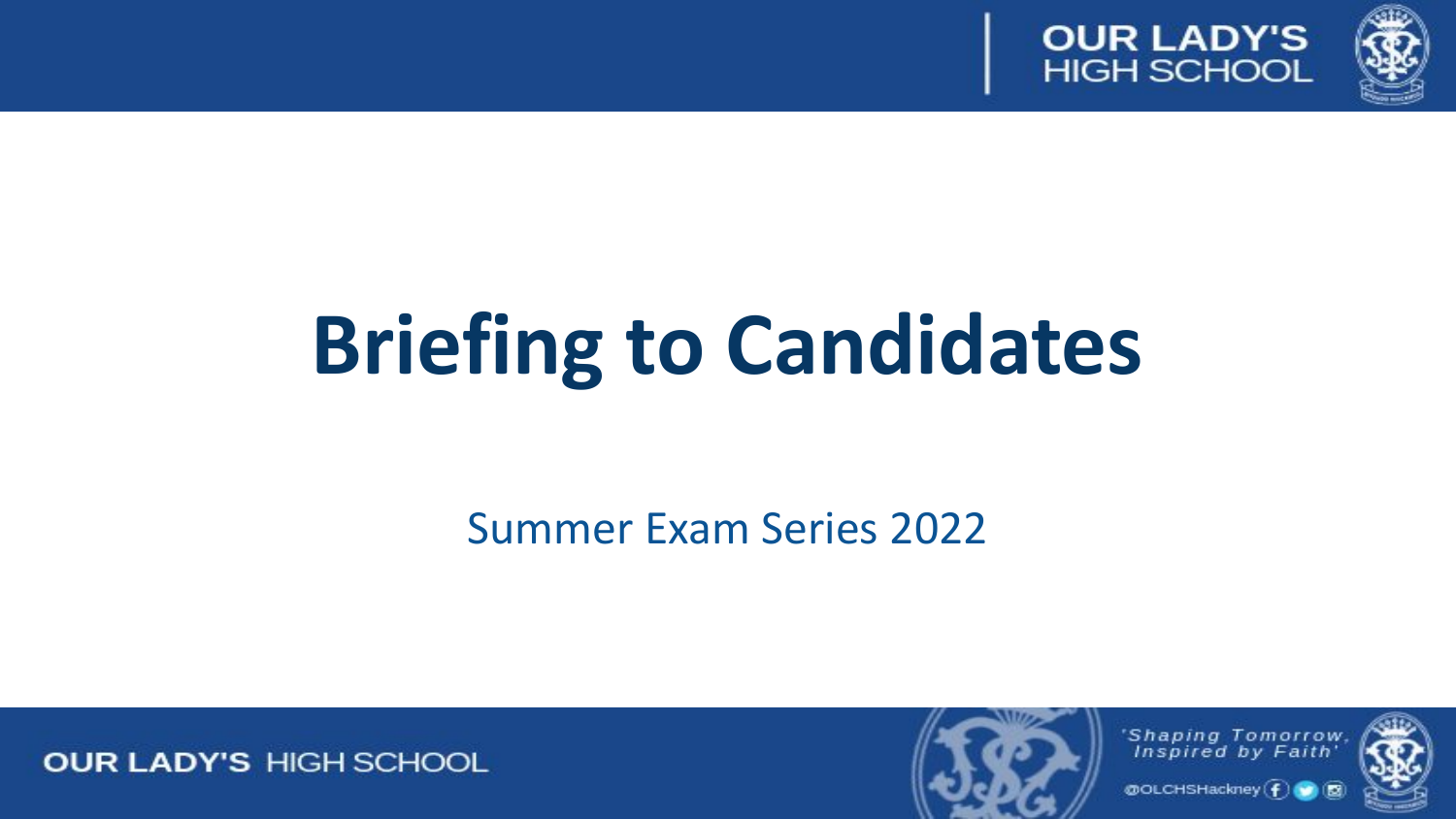







### Instructions for candidates



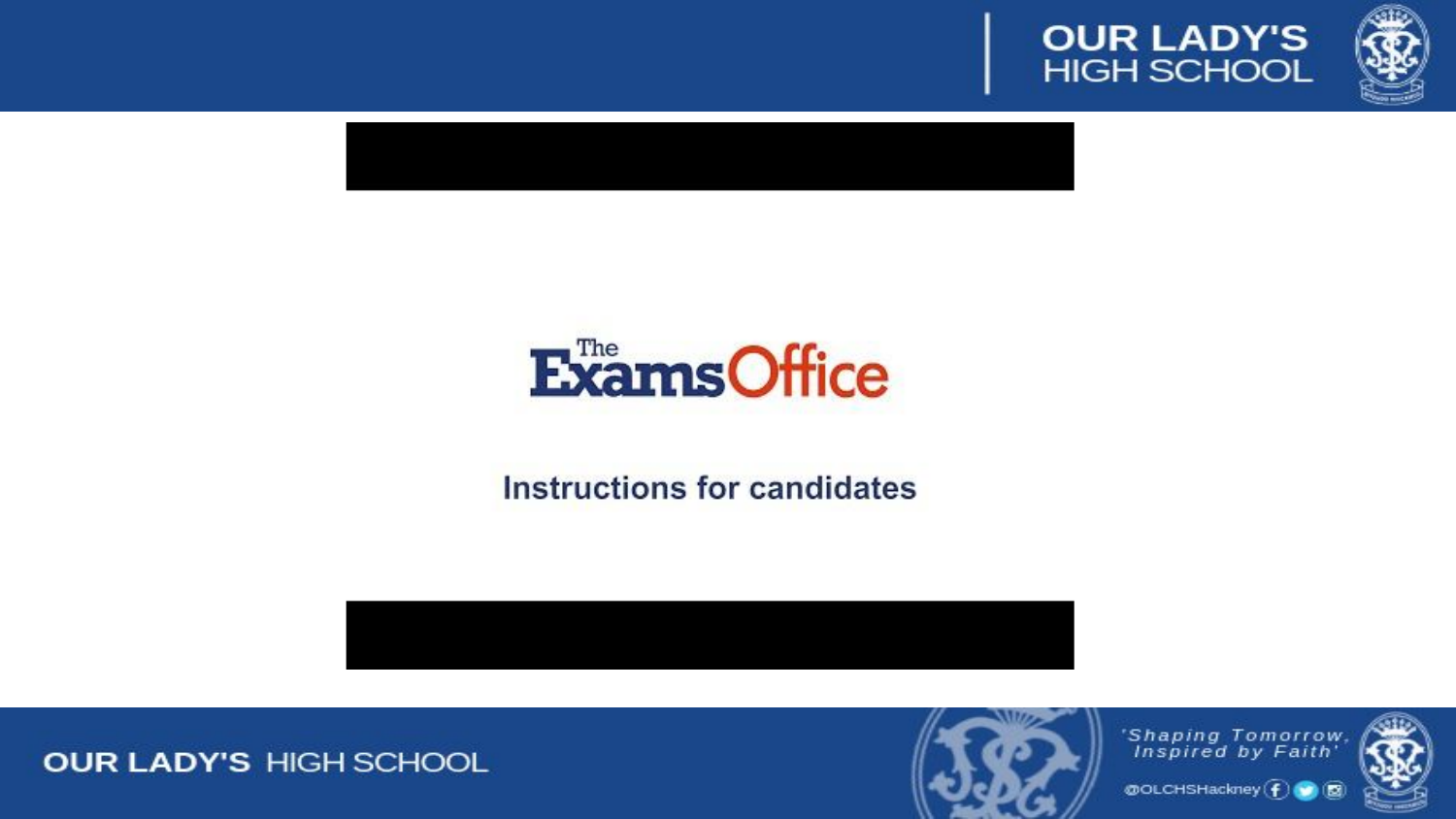# **Information for candidates for written exams**

**OUR LADY'S**<br>HIGH SCHOOL



- 1. Be on time for all your exams. If you are late, your work might not be accepted.
- 2. Do not become involved in any unfair or dishonest practice during the exam.
- 3. If you try to cheat, or break the rules in any way, you could be disqualified from all your subjects.
- 4. You must not take into the exam room:
	- a. Notes;
	- b. An Ipod, a mobile phone, an MP3/4 player or similar device, or a watch.
	- c. Any pencil cases taken into the exam room must be see-through.
- 5. If you have a watch, the invigilator will ask you to hand it to them.
- 6. Do not use correcting pens, fluid or tape, erasable pens, highlighters or gel pens in your answers.
- 7. Do not talk to or try to communicate with, or disturb other candidates once the exam has started.
- 8. You must not write inappropriate, obscene or offensive material.
- 9. If you leave the exam room unaccompanied by an invigilator before the exam has finished, you will not be allowed to return.
- 10. Do not borrow anything from another candidate during the exam.

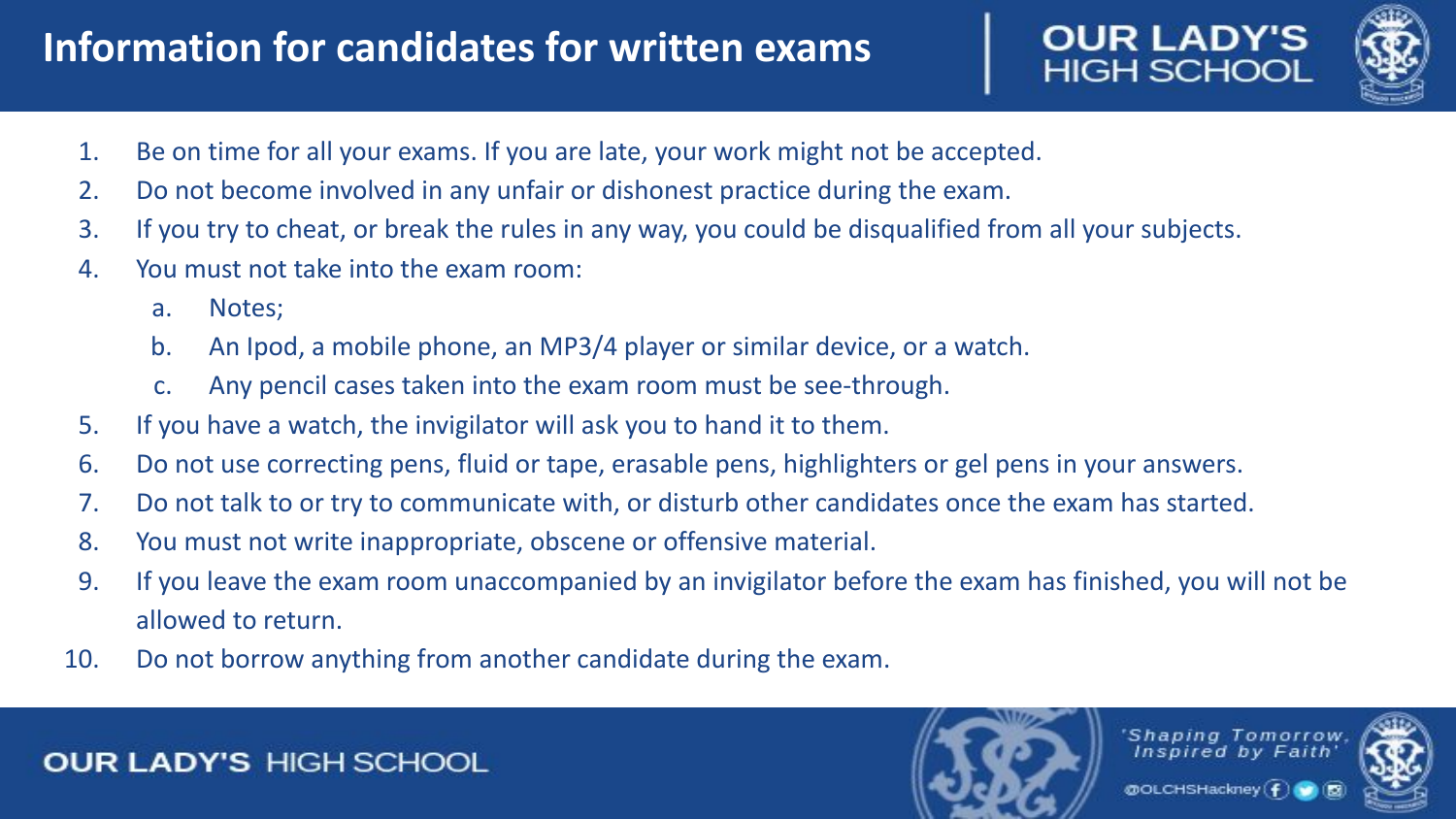

# Possession of unauthorised material is breaking the rules, even if you do not intend to use it, and you will be subject to **penalty** and possible **disqualification**.

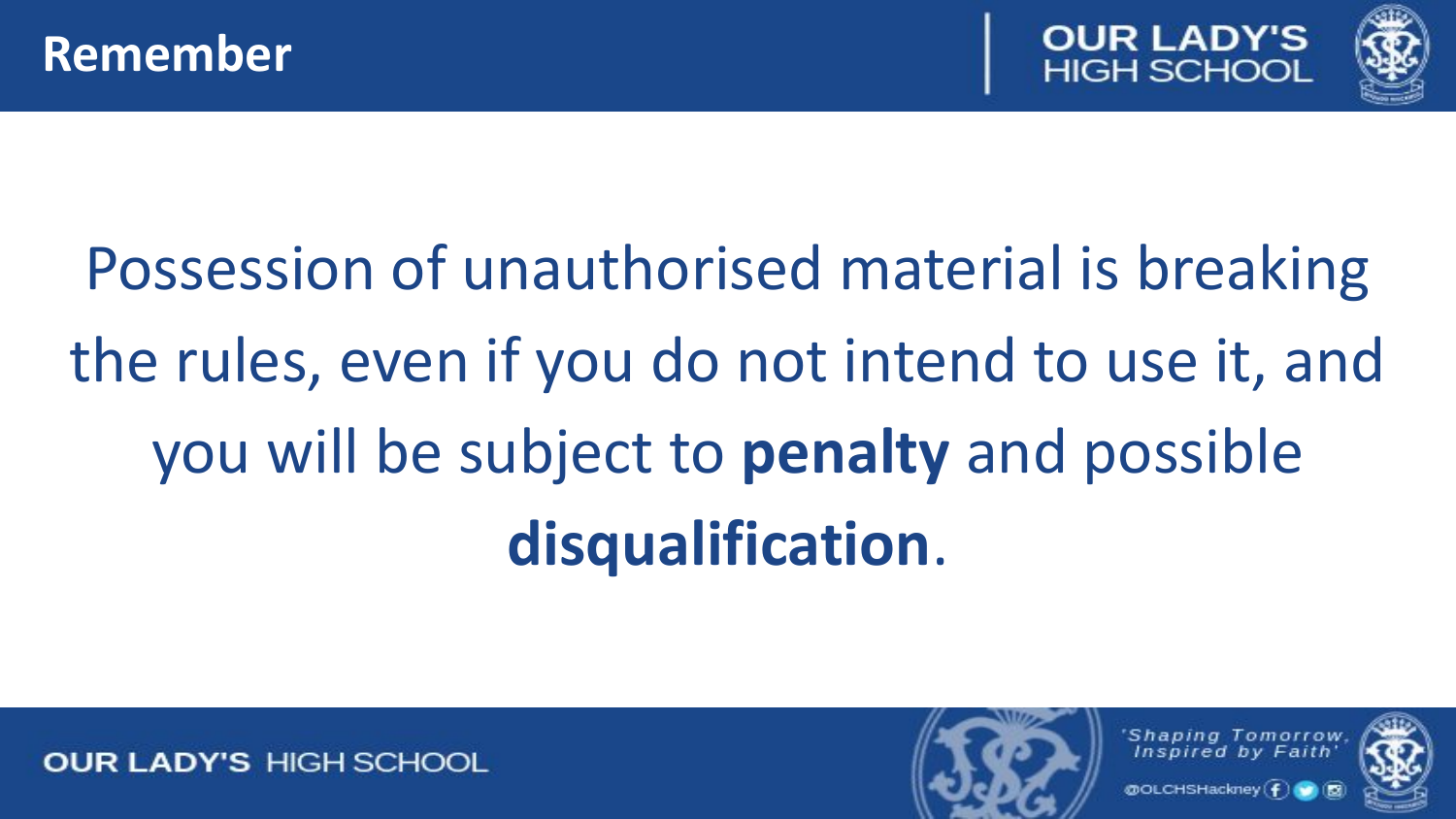

- If you arrive late for an exam, report to the invigilator running the exam.
- If you arrive more than one hour after the published starting time for the exam, you may not be allowed to take it.
- Only take into the exam room the pens, pencils, erasers and any other equipment which you need for the exam.
- You must write clearly and in black ink.
- Coloured pencils or inks may only be used for diagrams, maps, charts, etc. unless the instructions printed on the front of the question paper state otherwise.

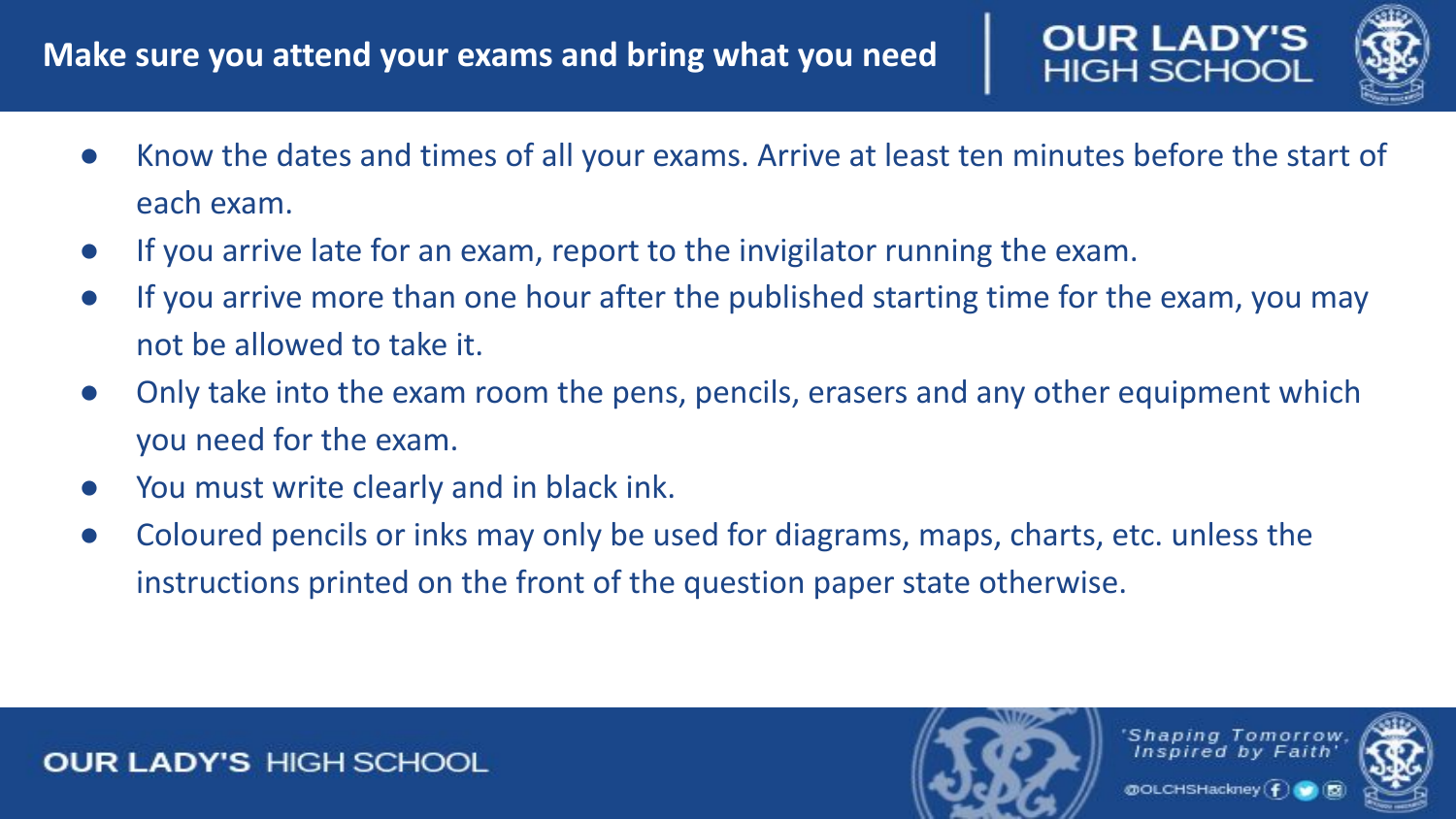## **Calculators, dictionaries and computer spell-checkers**



- You may use a calculator unless you are told otherwise.
- If you use a calculator:
	- Make sure it works properly; check that the batteries are working properly;
	- Clear anything stored in it;
	- Remove any parts such as cases, lids or covers which have printed instructions or formulae;
	- Do not bring into the exam room any operating instructions or prepared programs
- Do not use a dictionary or computer spell checker unless you are told otherwise



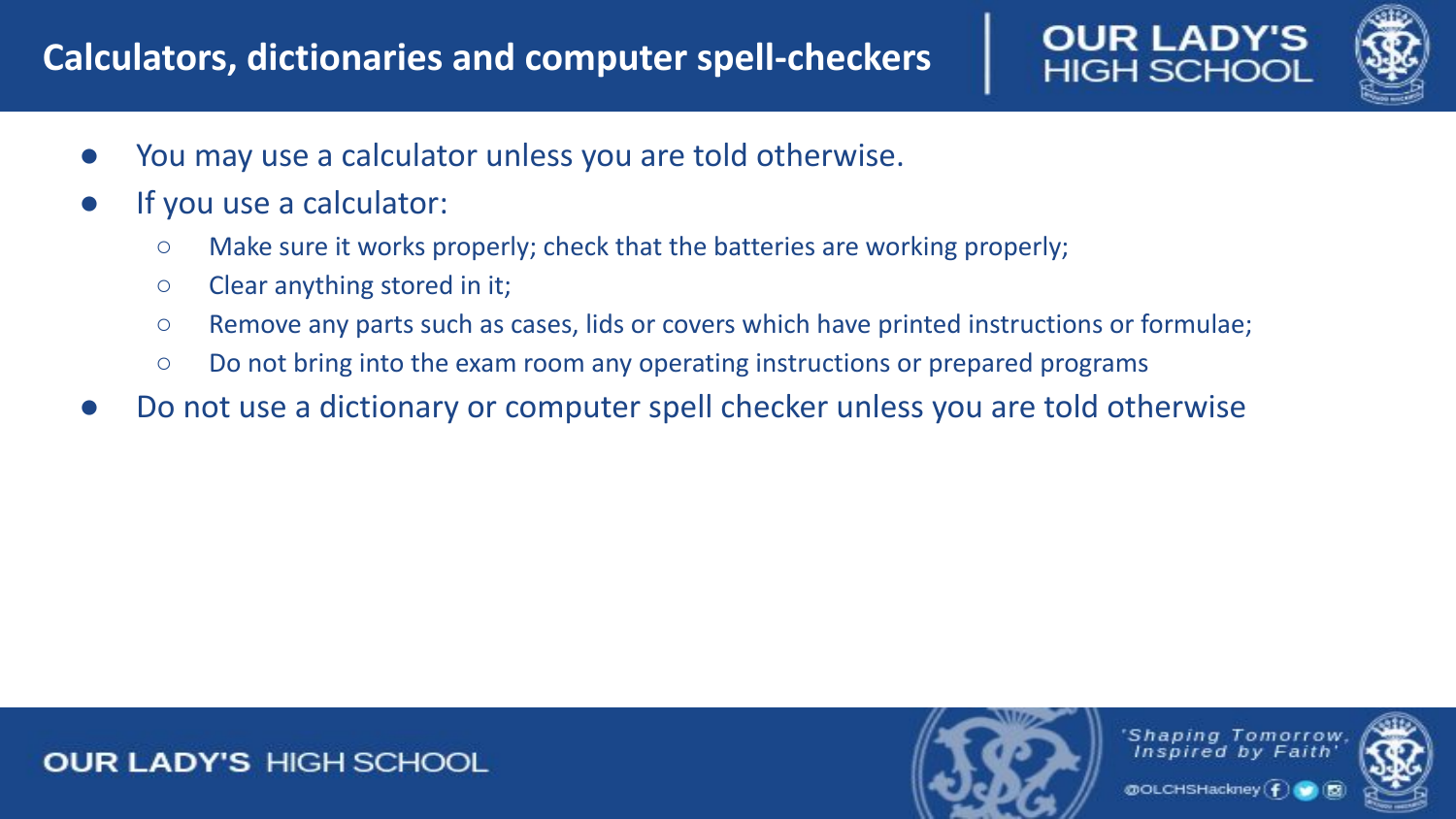# **At the time of the exam**





As an exam candidate you must ensure you are fully prepared for every exam you are taking. You need to understand the rules and what will happen at the time of your exam(s).

- You **must not** enter the exam room until invited to do so by the invigilator
- You are under formal examination conditions from the moment you enter the room in which you will be taking your exam(s) until the point at which you are permitted to leave
- This means you **must not** talk to, attempt to communicate with or disturb other candidates once you have entered the examination room
- A breach of examination conditions is considered by the awarding bodies as **malpractice**
- You **must** listen to and follow the instructions given to you by the invigilator at all times
- The centre number, subject title and paper code, the actual starting and finishing times, and date, of each exam will be clearly displayed and visible to you in the exam room

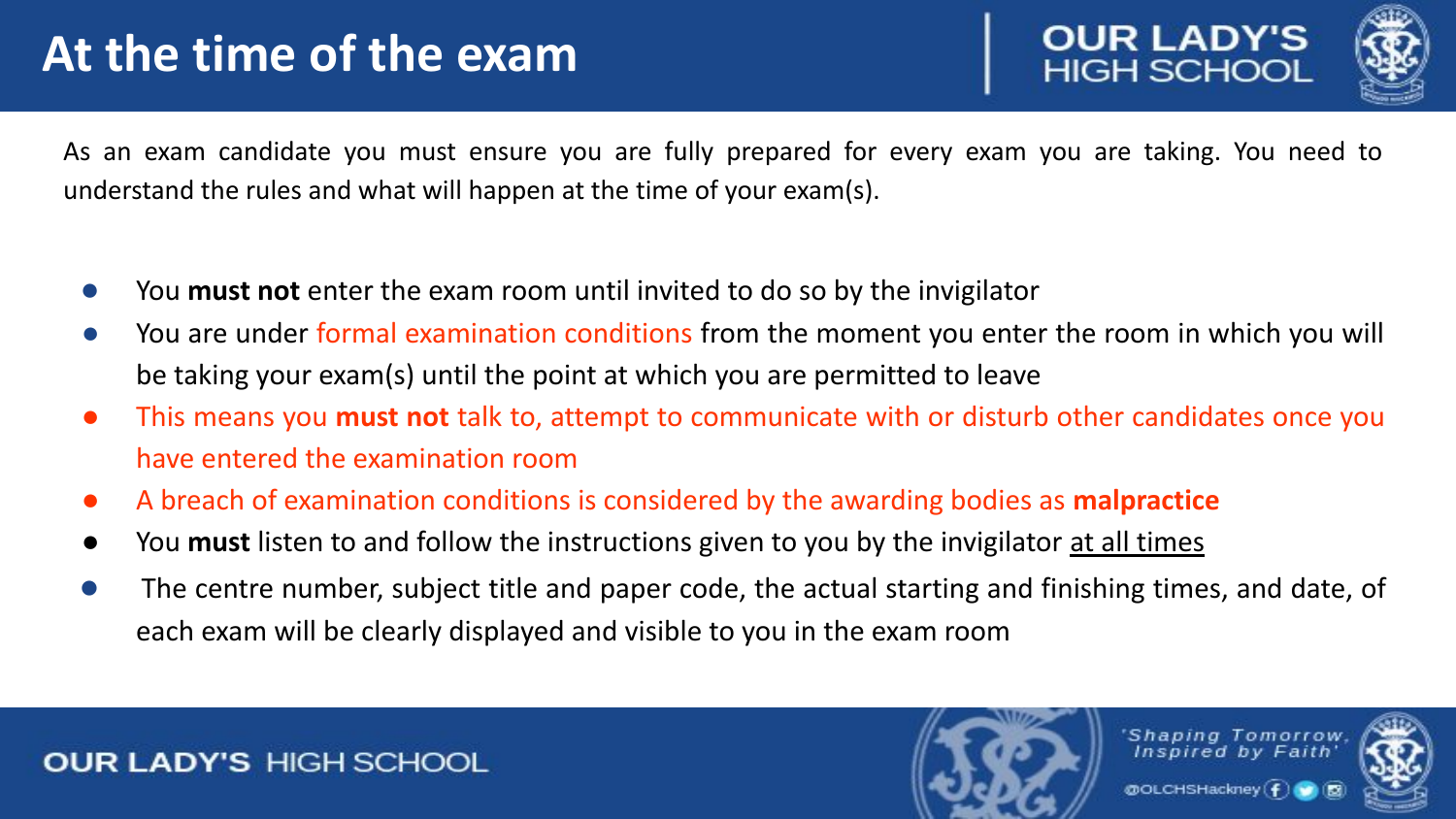## **Before you are permitted to start your exam(s), the invigilator will:**



- make sure you are seated according to the set seating arrangements
- tell you that you must now follow the regulations of the exam
- ask you to check that you have been given the correct question paper for the day, date, time, subject, unit/component (and tier of entry, if appropriate)
- tell you to read the instructions on the front of the question paper
- ask you to check that you have all the materials you need for the exam
- tell you about any erratum notices
- instruct you about emergency procedures



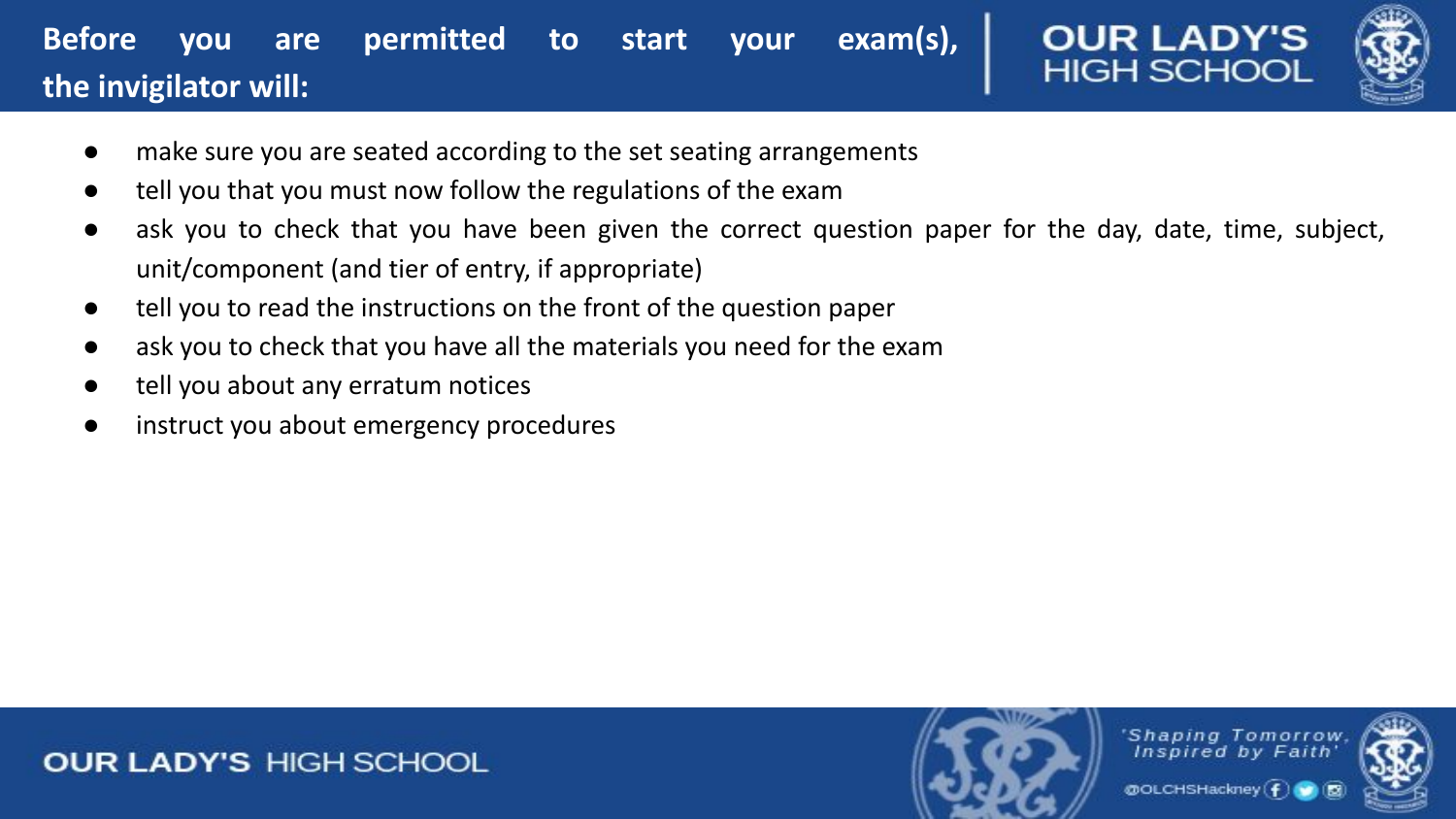## **Before you are permitted to start your exam(s), the invigilator will (continued)**



- hand in any unauthorised items in your possession (this includes mobile phones and watches) if you have not already done so (This is your final chance. Failure to do so may lead to disqualification)
- write clearly and in black ink
- write your first name, surname, (except for CCEA exams), centre number, candidate number and unit or component code or paper details on your answer booklet(s) and on any additional answer sheet(s) used
- fill in any other details as necessary
- write your answers in the designated sections of the answer booklet
- do all work, including rough work, in your answer booklet and neatly cross it through with a single line (for multiple-choice papers, you must do any rough work in the question booklet)
- neatly cross through any rough work but do not make it totally illegible, as it will be forwarded to the examiner

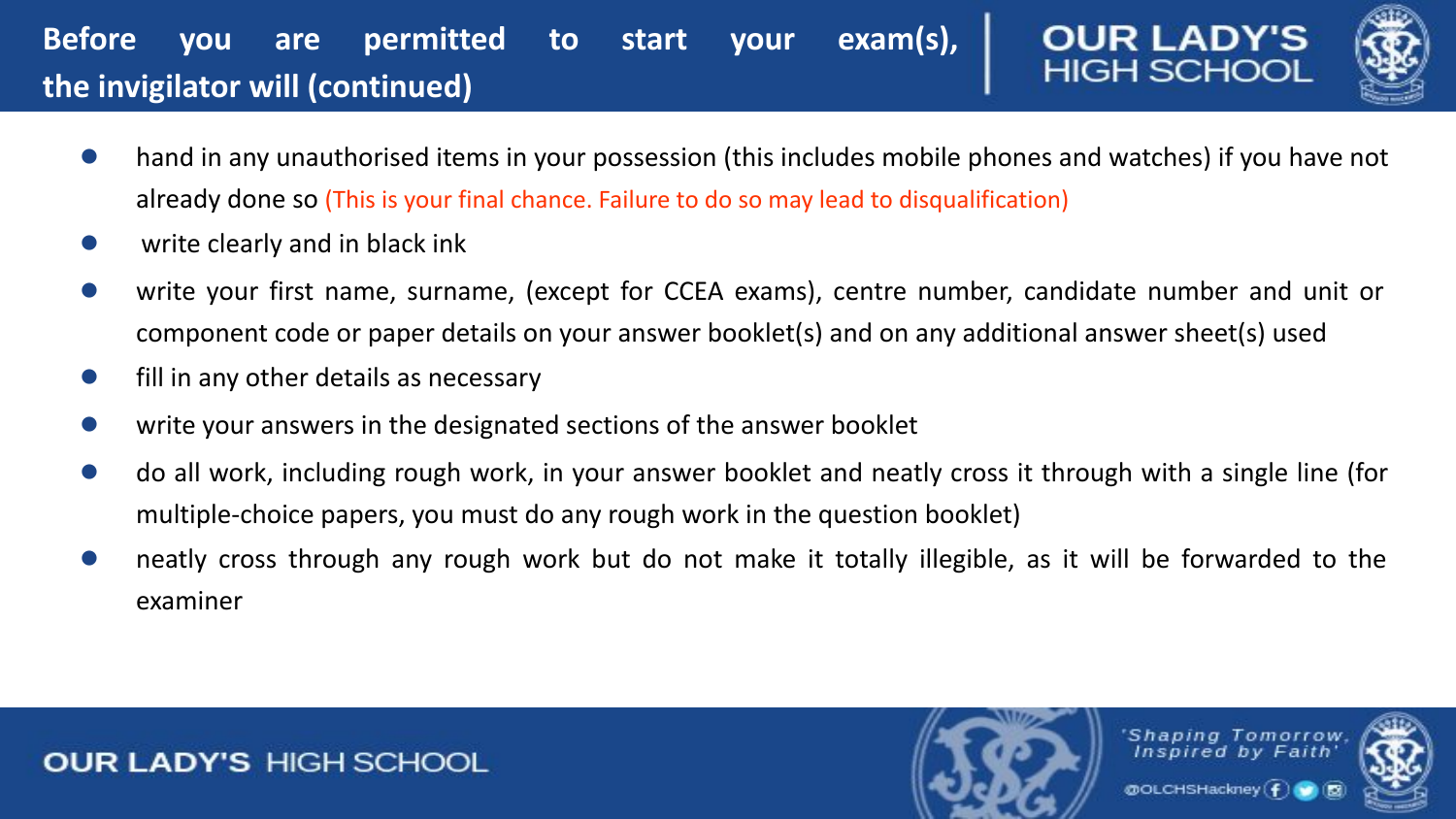



- tell you **when** you may complete the details on the front of your answer booklet
- tell you **when** you may begin to write your answers
- tell you the time allowed (the duration) of your paper(s)
- remind you that you **must not** communicate in any way with, ask for help from or give help to another candidate while you are in the exam room

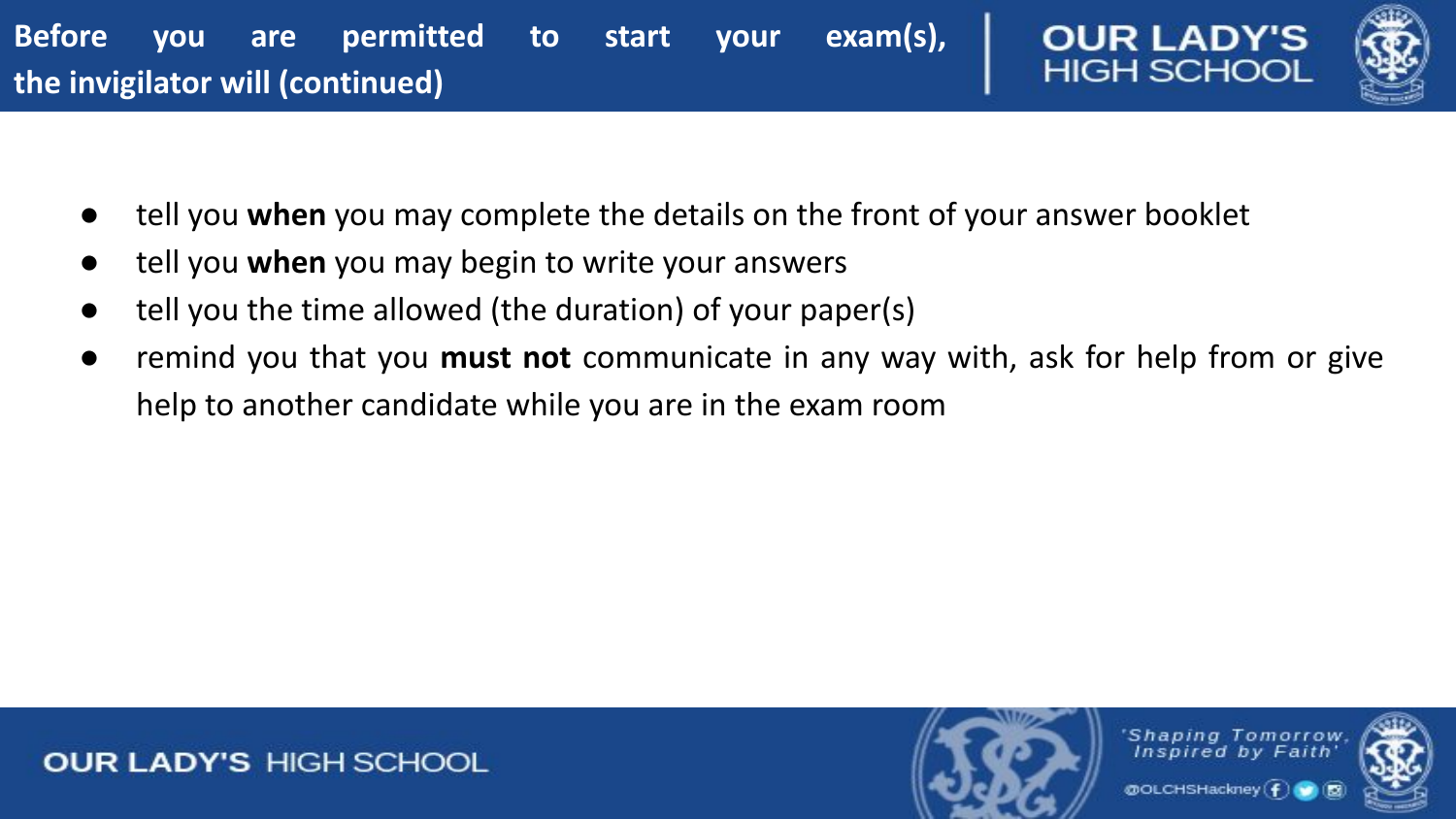

### The invigilator is **not allowed**:

- to give you any information or answer any questions from you about the content of your exam paper unless it relates to the instructions on the front of the question paper
- to give you any indication of the time elapsed or remaining for you to complete your exam paper

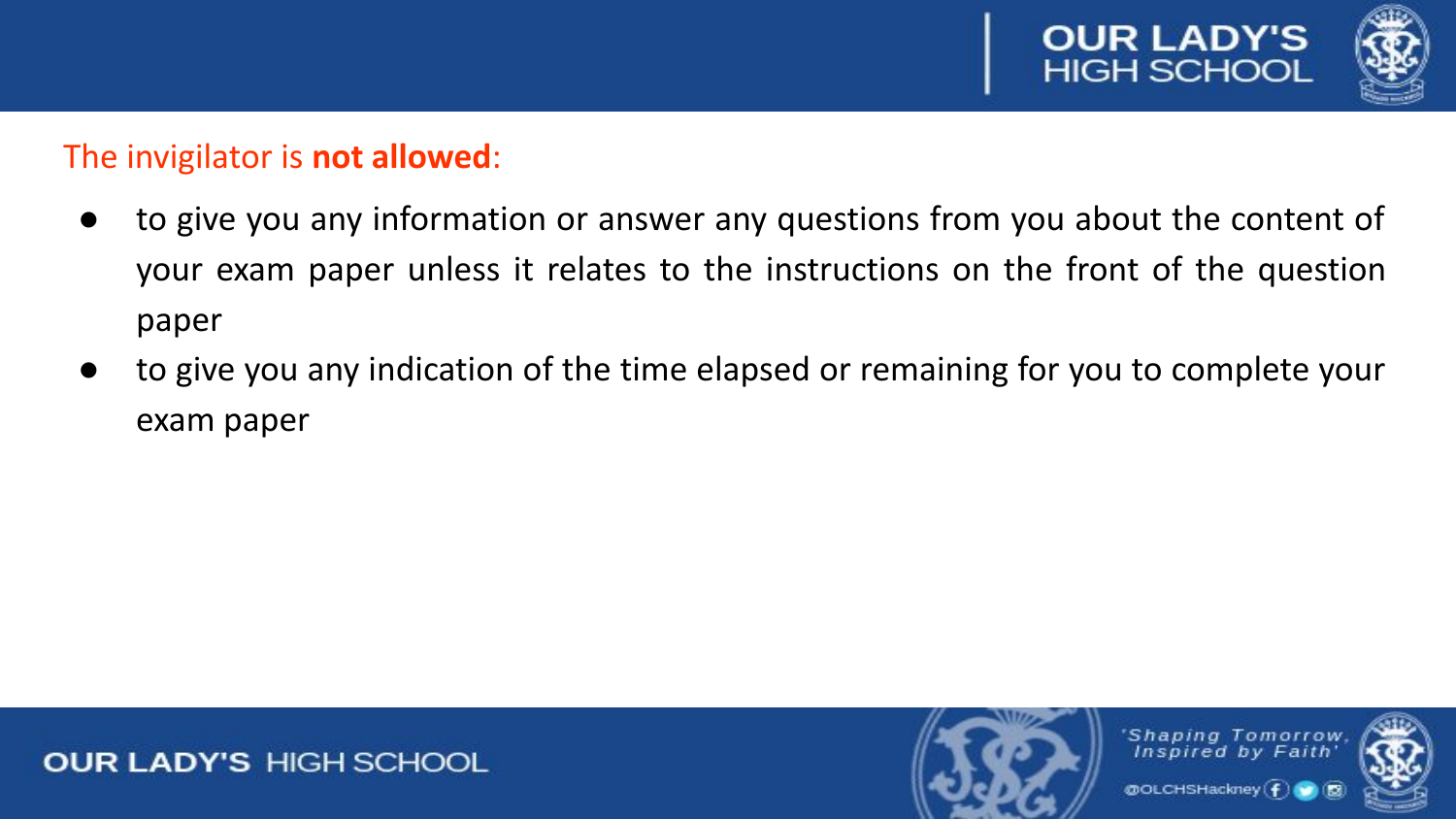# **Advice and assistance**





- If on the day of the exam you feel that your work may be affected by ill health or any other reason, the the invigilator.
- Put up your hand during exam if:
	- You have a problem and are in doubt about what you should do
	- You do not feel well
	- You need more paper
- You must not ask for, and will not be given, any explanation of the questions.



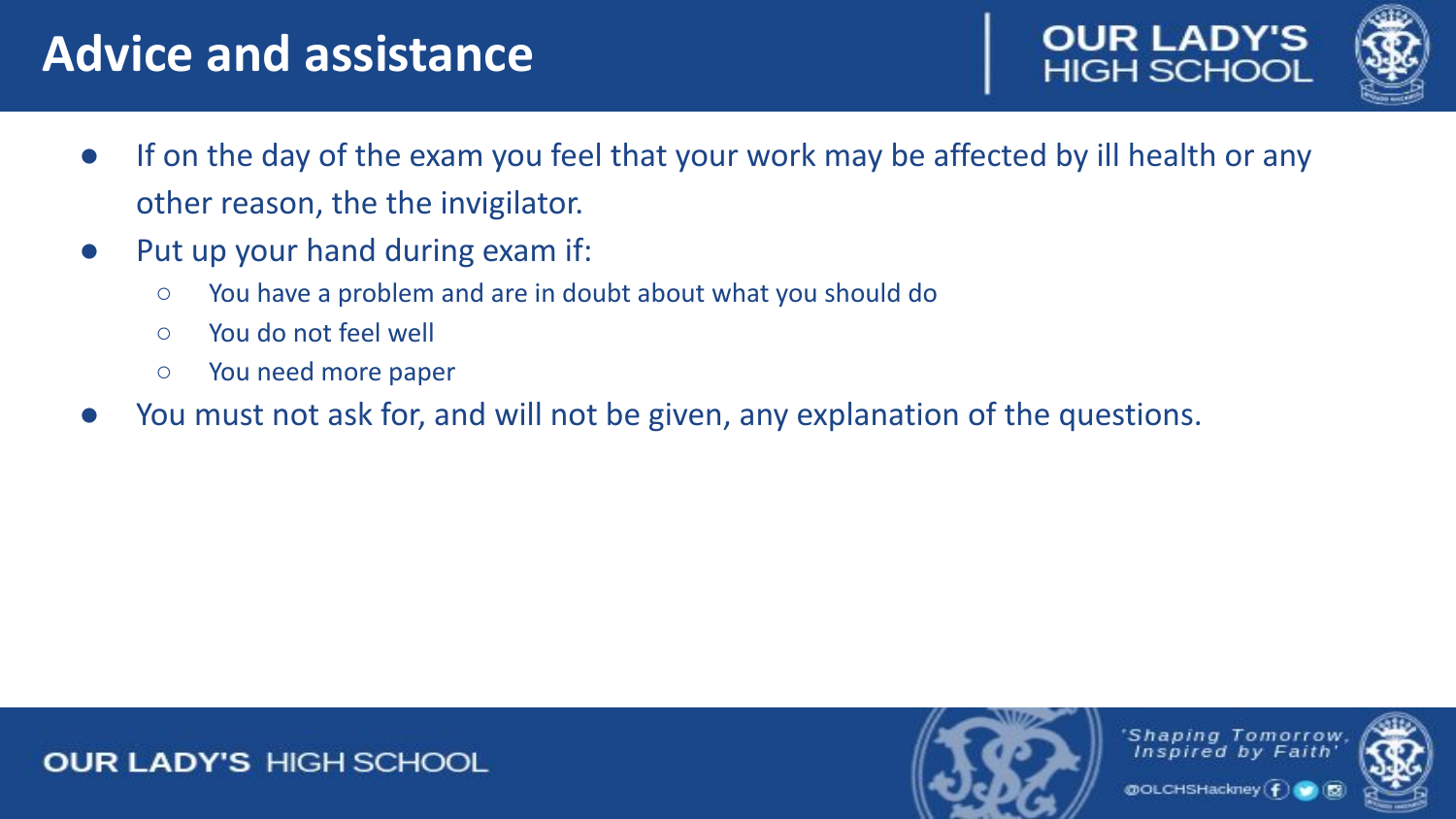# **At the end of the exam**





- If you have used more than one answer booklet and/or any supplementary answer sheets, place them in the correct order.
- Place any loose additional answer sheets inside your answer booklet. Make sure you add your candidate details to any additional answer sheets that you use.
- Do not leave the exam room until told to do so by the invigilator.
- Do not take from the exam room any stationery. This includes the question paper, answer booklets used or unused, rough work or any other materials provided for the exam.

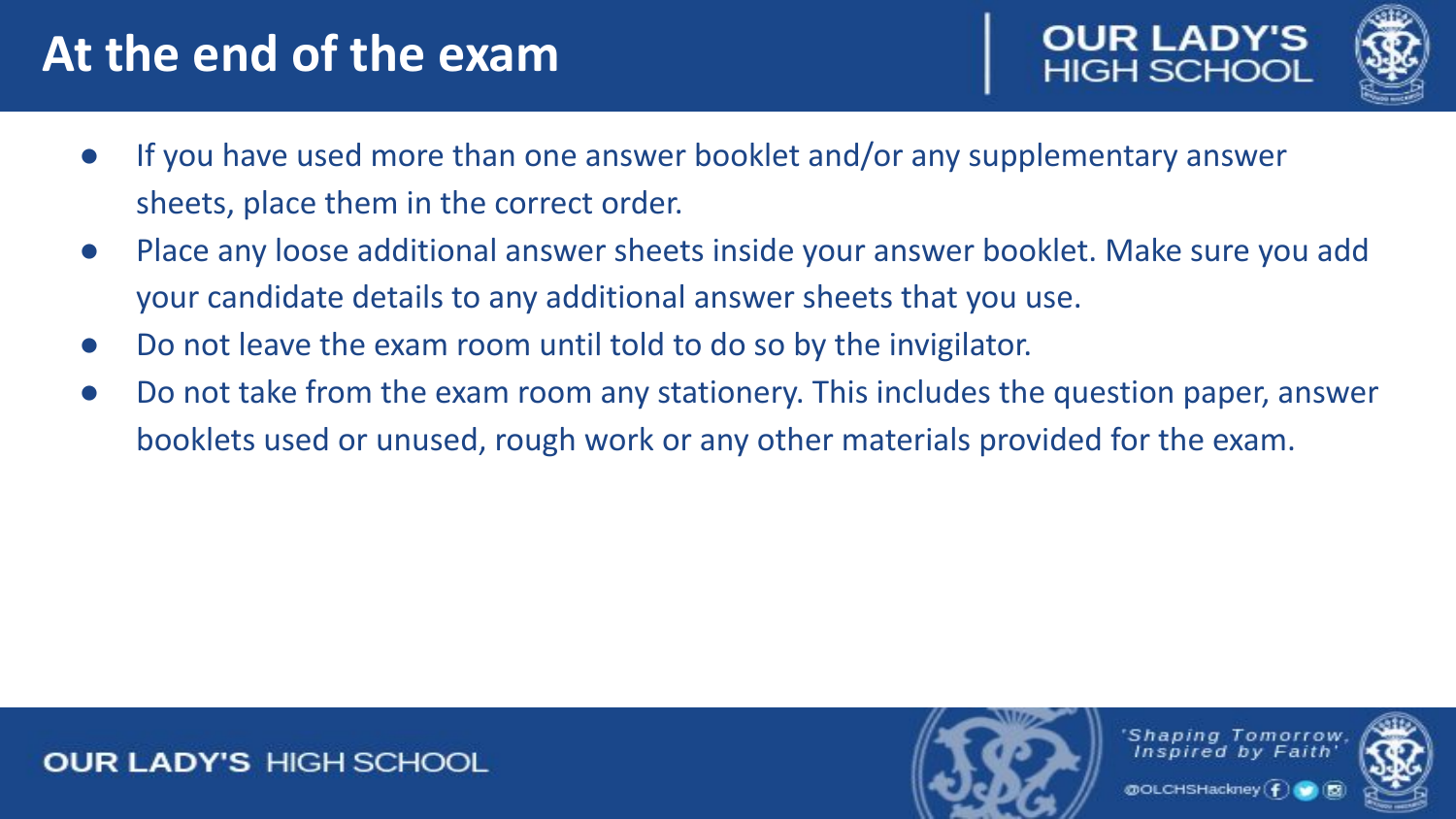



### Please visit our website for further information:

## https://www.ourladys.hackney.sch.uk/exams